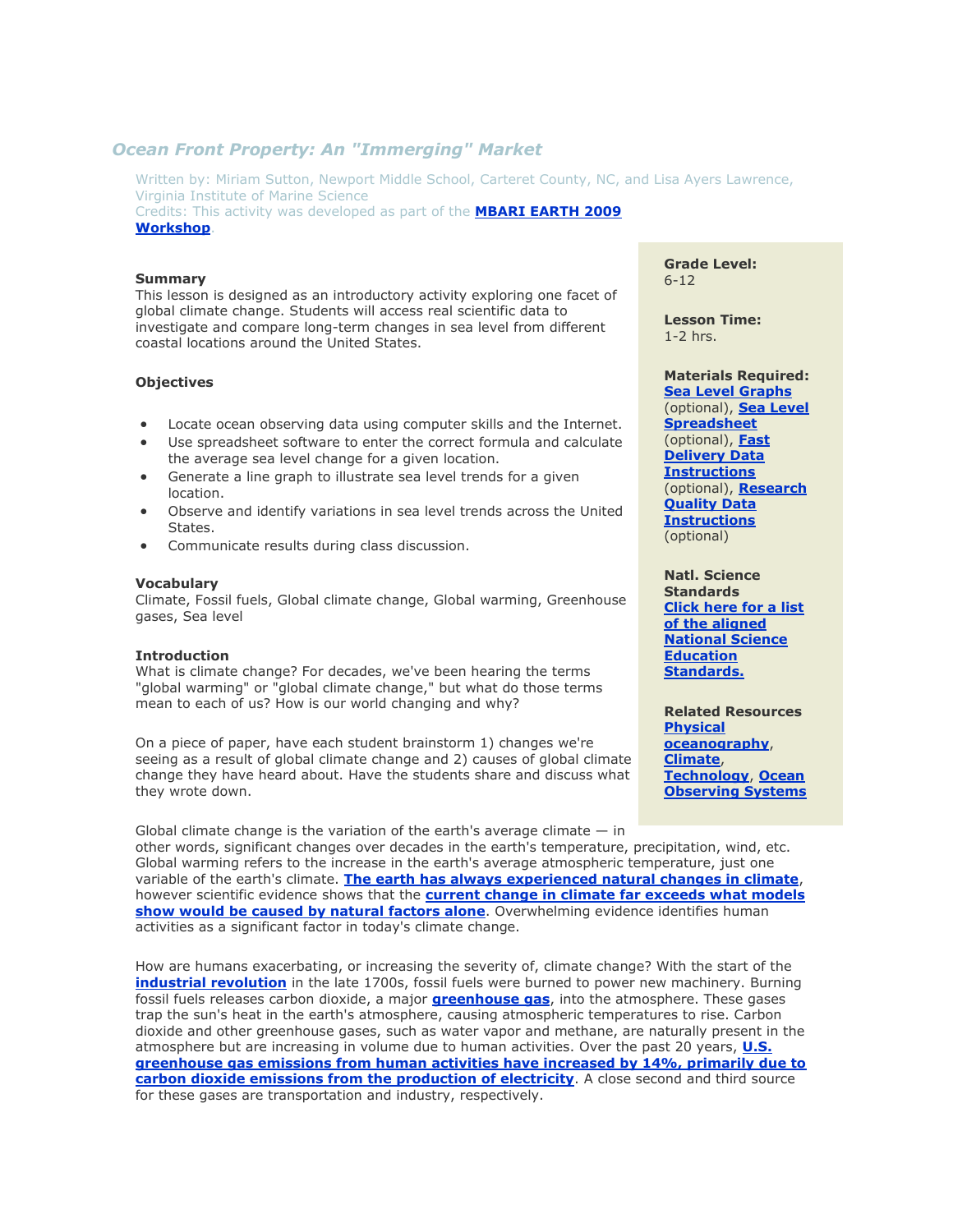The average global increase in atmospheric temperature over the past century is slightly over 1 °F, but in the United States, temperatures have increased faster than the global average. **[Parts of the](http://www.epa.gov/climatechange/science/indicators/weather-climate/temperature.html)  [United States have experienced an increase in average air temperature of 4 °F over the](http://www.epa.gov/climatechange/science/indicators/weather-climate/temperature.html)  [past century](http://www.epa.gov/climatechange/science/indicators/weather-climate/temperature.html)**. With the increase in temperatures, we are also seeing a change in other elements of climate. For instance, as temperatures rise, evaporation increases. What goes up must come down  $$ so precipitation increases as well. But like many of the effects of global climate change, the changes are not equally distributed around the world. While some areas may have an increase in severe storms and flooding, other areas will experience more drought.

Another effect of climate change is a change in sea level. **[Sea level](http://co-ops.nos.noaa.gov/sltrends/faq.shtml#q1)** (the average height of the ocean's surface relative to land) experiences natural fluctuations from small scale seasonal changes like springtime runoff to long term decadal changes due to ocean circulation and El Niño. In addition to these natural changes, sea level around most of the world is rising due to the effects of global warming. Why does this cause sea level to rise? As air temperatures increase, ice in glaciers melts and runs off into the oceans increasing the amount of water in the oceans and thus causing sea level to rise. And, as air temperatures rise water temperatures rise. When water temperatures rise, water molecules expand also causing sea level to rise. But as with many of the effects of climate change, sea level change is not consistent around the globe. In the following activity, we will look at sea level data from different US coastal cities to investigate if/how sea level is changing in that region.

### **Data Activity**

Using data from the **[University of Hawai'i Sea Level Center](http://ilikai.soest.hawaii.edu/uhslc/datai.html)** we will determine if sea level is changing in different coastal cities of the United States. For this activity, you can use data for select cities already downloaded, graphed and ready for analysis, or have students download and/or graph data themselves for cities they select (instructions provided).

Before accessing the graphs or data, have students develop hypotheses that address their prediction on sea level changes for their location.

### *Option #1: Ready To Go Graphs*

To use the sea level data already downloaded and graphed by the Bridge, click on the city name to download the graph in pdf format for analysis.

- **[Portland, ME](http://www2.vims.edu/bridge/TipsContent/SeaLevel/portland.pdf)**
- **[Charleston, SC](http://www2.vims.edu/bridge/TipsContent/SeaLevel/charleston.pdf)**
- **[Key West, FL](http://www2.vims.edu/bridge/TipsContent/SeaLevel/keywest.pdf)**
- **[Galveston, TX](http://www2.vims.edu/bridge/TipsContent/SeaLevel/galveston.pdf)**
- **[San Francisco, CA](http://www2.vims.edu/bridge/TipsContent/SeaLevel/sanfran.pdf)**
- **[Seward, AK](http://www2.vims.edu/bridge/TipsContent/SeaLevel/seward.pdf)**
- **[Hilo, HI](http://www2.vims.edu/bridge/TipsContent/SeaLevel/hilo.pdf)**

#### *Option #2: Downloaded Data, Ready To Graph*

To have students graph (using Excel) already downloaded data for the above cities, download the following Excel spreadsheet and refer to the graphing section in the Fast Delivery Data Instructions below.

- **[Sea Level Spreadsheet](http://www2.vims.edu/bridge/TipsContent/SeaLevel/sealevel.xls)** (Microsoft Excel)
- **[Fast Delivery Data Instructions](http://www2.vims.edu/bridge/TipsContent/SeaLevel/fastdatainstr.pdf)** (pdf) Begin with step #9.

# *Option #3: Download and Graph Sea Level Data*

The following instructions will walk you through, step-by-step, downloading and graphing sea level data using Microsoft Excel.

Go to the **[University of Hawaii Sea Level Center](http://ilikai.soest.hawaii.edu/uhslc/datai.html)** website. Click on the map to zoom into your location of choice. Click on your station of choice. Stations with a blue dot offer **Fast Delivery Data**